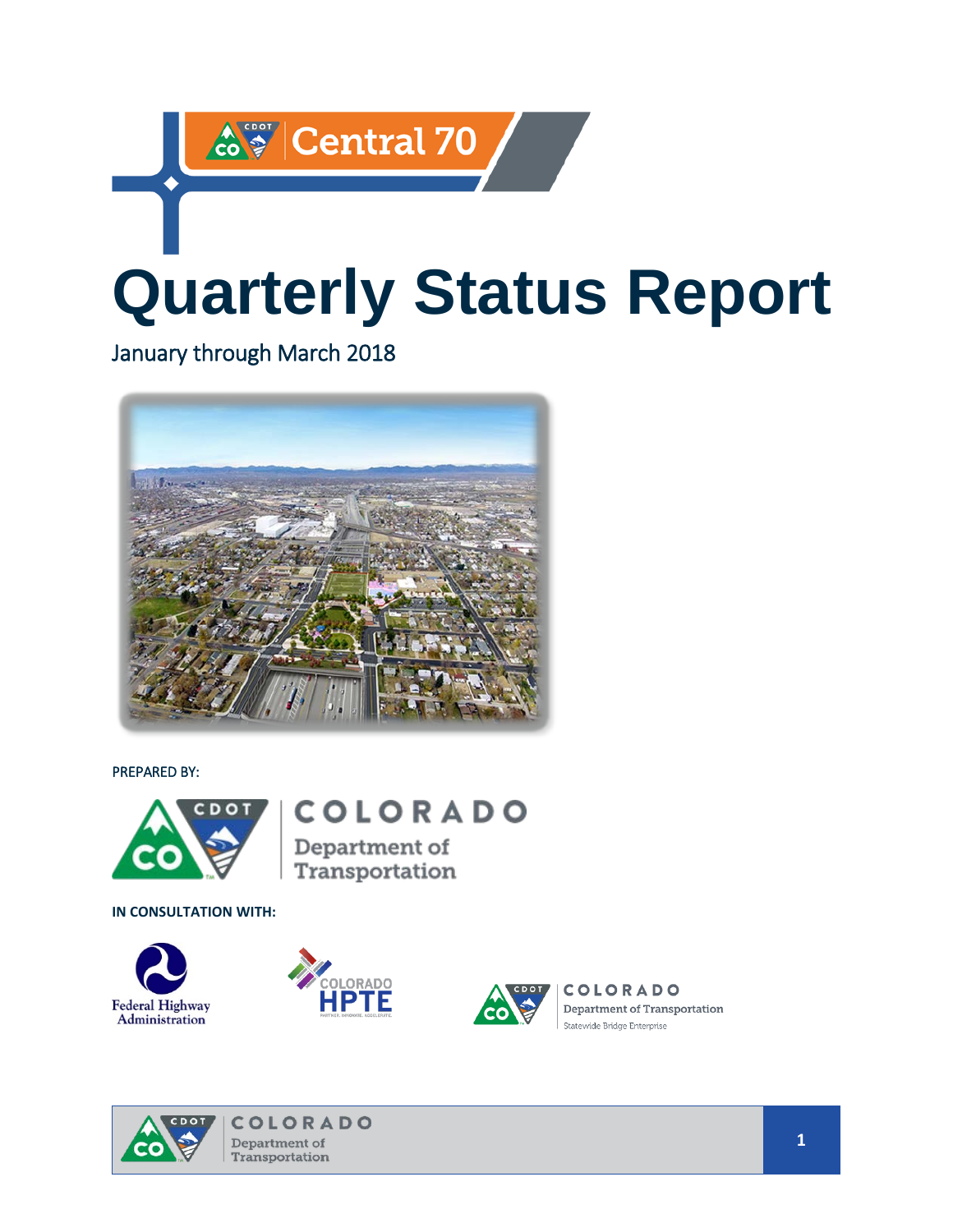# **DATE: May 17, 2018**

**TO: Transportation Commission, Bridge Enterprise Board of Directors, High Performance Enterprise Board of Directors**

**FROM: Tony DeVito, Project Director, Central 70 Project, David Spector, Director, High Performance Transportation Enterprise**

# **SUBJECT: Quarterly Update**

# **PROJECT PROGRESS**

This memo summarizes the status of the Central 70 Project across the following areas:

- Status of Notice to Proceed
- Status of Pre-Development Budget
- Status of Community Commitments

# **ACTION**

No actions are requested at this time. This memo is for information purposes only.

# **BACKGROUND**

Per the Central 70 Project Intra-Agency Agreement, dated August 22, 2017, the Central 70 Project Director shall provide quarterly updates to the Transportation Commission, Bridge Enterprise Board of Directors, and the High Performance Transportation Enterprise Board of Directors through Final Acceptance.

# **MATTERS REQUIRING POLICY INPUT**

None at this time.

# **COMPLETED AND UPCOMING MILESTONES**

| Aug 31, 2017: | Announcement of Preferred Proposer                                                                    |
|---------------|-------------------------------------------------------------------------------------------------------|
| Nov 21, 2017: | <b>Commercial Close</b>                                                                               |
| Dec 21, 2017: | <b>Financial Close</b>                                                                                |
| Jan 24, 2018: | Central 70 Initial Financial Plan was approved by the Federal Highway<br><b>Administration (FHWA)</b> |
| Feb 9, 2018:  | Notice to Proceed 1 was issued by the Enterprises.                                                    |
| Feb 9, 2018:  | The Kiewit Meridiam Partners (KMP) Baseline Schedule was conditionally<br>accepted.                   |
| Feb 13, 2018: | KMP began submitting 30% design plans for review.                                                     |

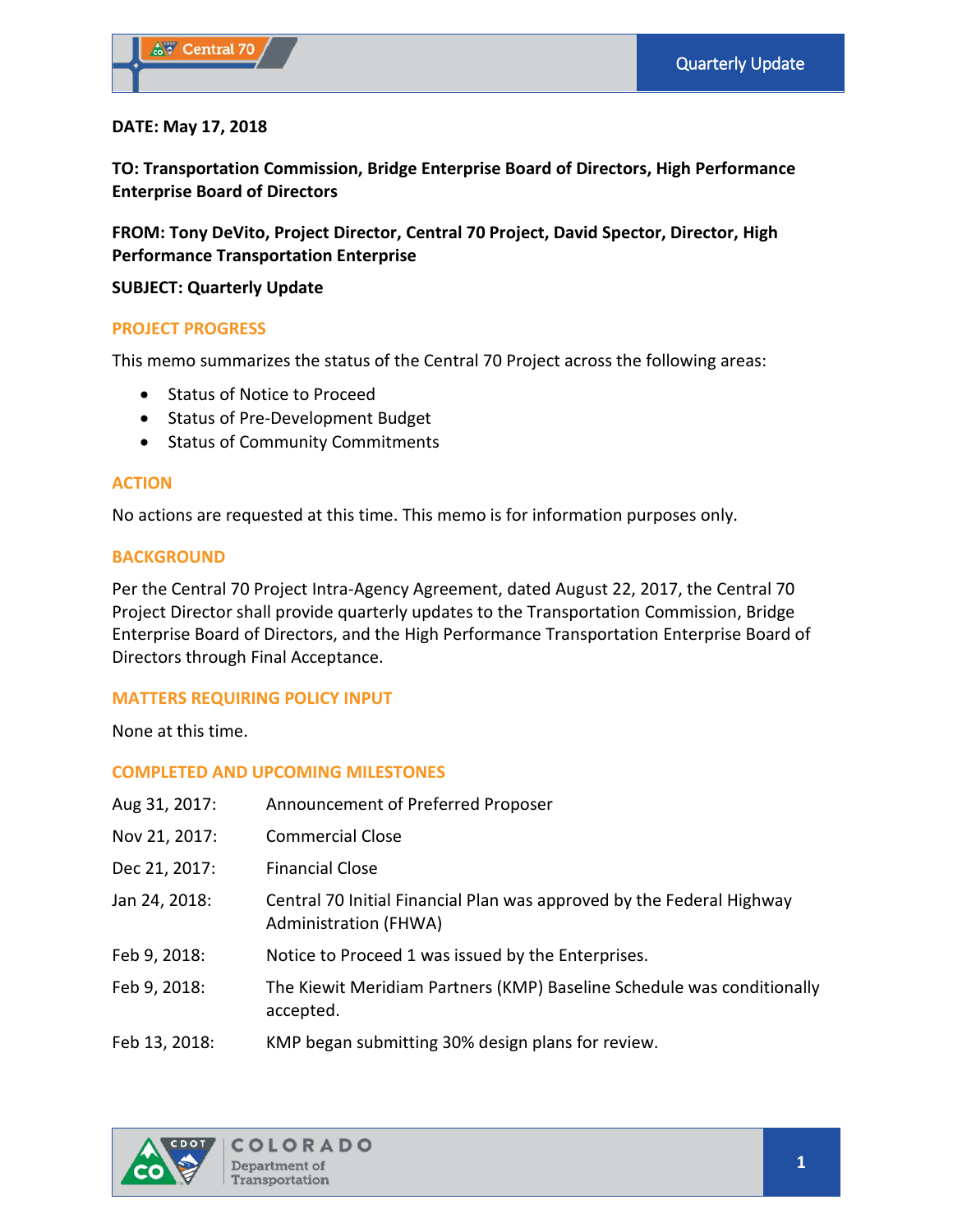| Feb 26, 2018:              | Mobilization of initial Enterprises and KMP staff to the temporary co-<br>located project office, which is located at 10825 E 47th Avenue, Denver, CO<br>80239.                         |
|----------------------------|-----------------------------------------------------------------------------------------------------------------------------------------------------------------------------------------|
| Mar 9, 2018:               | Union Pacific Railroad (UPRR) Approval of 100% Issued for Construction<br><b>Track Plans</b>                                                                                            |
| Mar 24, 2018:              | Colonial Motel demolition began                                                                                                                                                         |
| <b>Upcoming Milestones</b> |                                                                                                                                                                                         |
| Jun 14, 2018:              | Notice to Proceed 2 issued by the Enterprises – commencement of<br>construction related activities and operations and maintenance (O&M)<br>during construction (excluding snow and ice) |
| Sep 1, 2018:               | Notice to Proceed 3 issued by the Enterprises – commencement of snow<br>and ice O&M activities                                                                                          |

# **LAWSUIT UPDATE**

| Lawsuit/Complaint                                                                                 | <b>Status</b>                                                                             |  |
|---------------------------------------------------------------------------------------------------|-------------------------------------------------------------------------------------------|--|
| Lawsuit filed against Environmental Protection<br>Agency (EPA) regarding Air Quality standards    | Ruling in EPA's favor                                                                     |  |
| Title VI complaint filed against FHWA regarding<br><b>Environmental Justice</b>                   | Administrative decision in the Colorado<br>Department of Transportation's (CDOT)<br>favor |  |
| Drainage lawsuit against City of Denver                                                           | Ruling in City of Denver's favor                                                          |  |
| National Environmental Policy Act (NEPA) Lawsuit<br>filed against FHWA regarding connected action | Lawsuit dismissed with prejudice                                                          |  |
| NEPA lawsuit filed against FHWA regarding                                                         | Injunction denied, awaiting court                                                         |  |
| environmental issues                                                                              | decision on merits                                                                        |  |

# **CRITICAL ISSUES**

The UPRR and Burlington Northern Santa Fe (BNSF) Railroad Agreements were not executed prior to Commercial Close. The UPRR agreement was executed on February 2, 2018 and sent as Enterprise Change Notice 003 to KMP to incorporate into the Project Agreement. KMP has submitted a Preliminary Supervening Event Submission (PSES) due to the execution date of the UPRR Railroad Agreement. The BNSF agreement is still in negotiations and anticipated to be executed in summer of 2018. This does not impact critical path of the Project.

The Project Agreement restricts KMP from starting construction of the UPRR bridge until after the UPRR completes the 36<sup>th</sup> Yard Expansion construction (Phase 0). UPRR was originally scheduled to complete this work prior to Notice to Proceed 2 (commencement of construction activities). KMP has submitted Supervening Event Notice 2.0 for this delay. This work is now

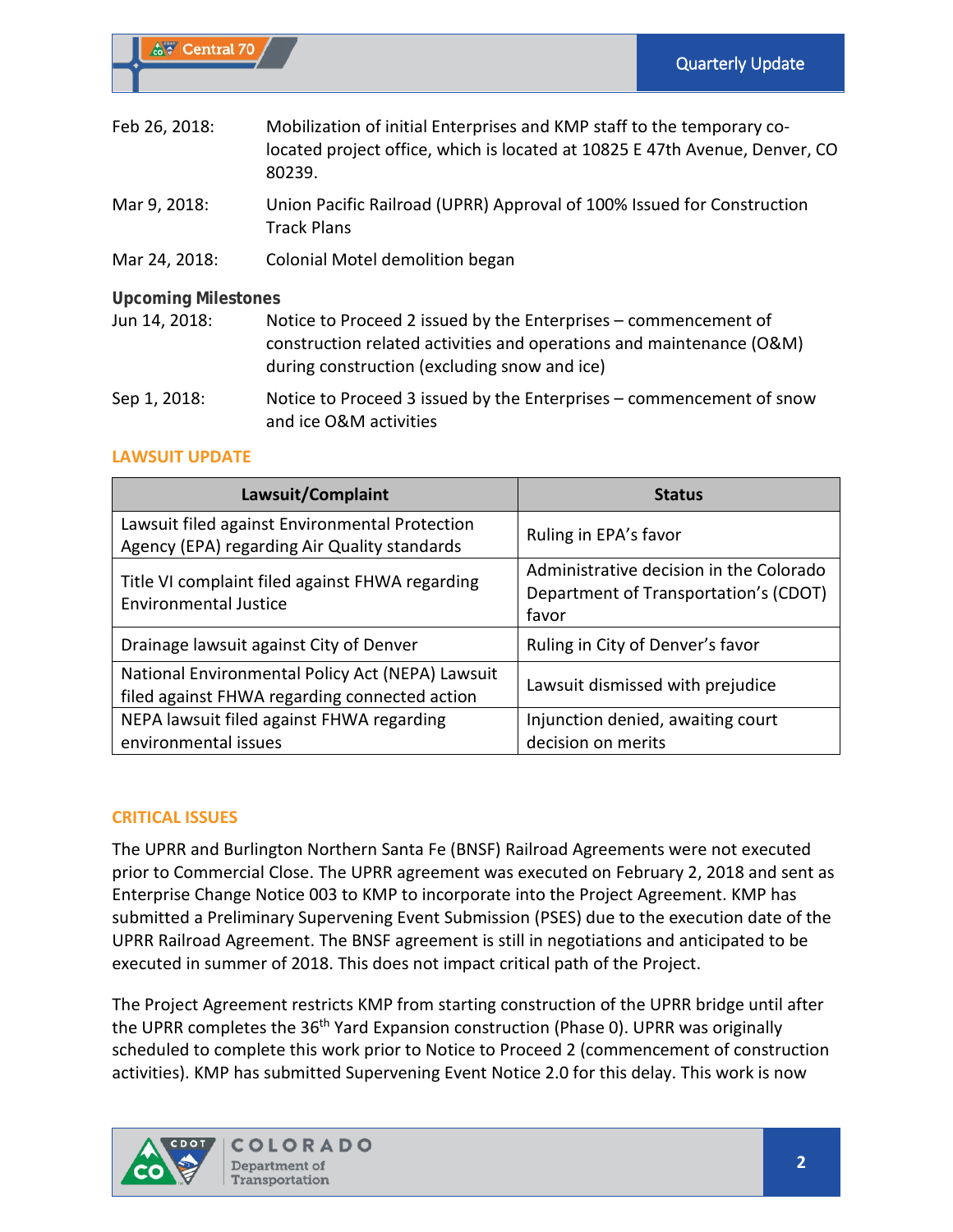scheduled to be completed in October 2018. The Enterprises are currently working with the UPRR on mitigating this impact to the Project schedule.

KMP has not received approval of the Baseline Schedule by any of the railroads as of the date of this report. This is a Project Agreement requirement and KMP committed to having these approvals by Notice to Proceed 1 (commencement of design activities) plus 60 Working Days as a condition of the Enterprises' issuance of Notice to Proceed 1 in February 2018. KMP has submitted the schedule to UPRR for review, but has not submitted the schedule to either BNSF or Denver Rock Island Railroad (DRIR). KMP is currently negotiating a time extension with the Enterprises for an additional 30 Calendar Days to fulfill the conditions associated with the issuance of Notice to Proceed 1.

KMP's monthly schedule update is indicating that the design of the project is behind schedule. KMP is developing a recovery schedule to mitigate this impact to the Project.

#### **SCHEDULE STATUS**

The Enterprises conditionally accepted the Baseline Schedule on February 9, 2018. As part of these conditions, KMP must submit a Revised Baseline Schedule by June 22, 2018.

| Event                                                                           | <b>Baseline</b><br><b>Date</b> | <b>Forecast</b><br>Date | <b>Status</b> |
|---------------------------------------------------------------------------------|--------------------------------|-------------------------|---------------|
| <b>Commercial Close</b>                                                         | 11/21/2017                     | NA.                     | Complete      |
| <b>Financial Close</b>                                                          | 12/21/2017                     | NA.                     | Complete      |
| Notice to Proceed 1                                                             | 02/09/2018                     | NA                      | Complete      |
| Notice to Proceed 2                                                             | 06/01/2018                     | 06/14/2018              |               |
| Notice to Proceed 3 (Snow and Ice Control Services)                             | 07/01/2018                     | 09/01/2018              |               |
| Payment Milestone 1<br>(Sand Creek Bridge to Chambers Road)                     | 12/09/2019                     | 12/24/2019              |               |
| Payment Milestone 2<br>(Dahlia Street to Sand Creek Bridge)                     | 10/20/2020                     | 11/25/2020              |               |
| Payment Milestone 3<br>(Westbound I-70 Brighton Boulevard to Dahlia Street)     | 09/26/2020                     | 11/25/2020              |               |
| Payment Milestone 4<br>(Eastbound I-70 Brighton Boulevard to Dahlia Street)     | 09/05/2021                     | 11/03/2021              |               |
| Commence Intelligent Transportation System<br>(ITS)/Tolling Testing/Integration | 09/06/2021                     | 11/04/2021              |               |
| <b>Substantial Completion</b>                                                   | 03/04/2022                     | 05/02/2022              |               |
| <b>Final Acceptance</b>                                                         | 06/25/2022                     | 08/23/2022              |               |

KMP is reporting that the Project is 9.57% complete thru the end of March 2018. Design is 41.86% complete and Construction is 0% complete.

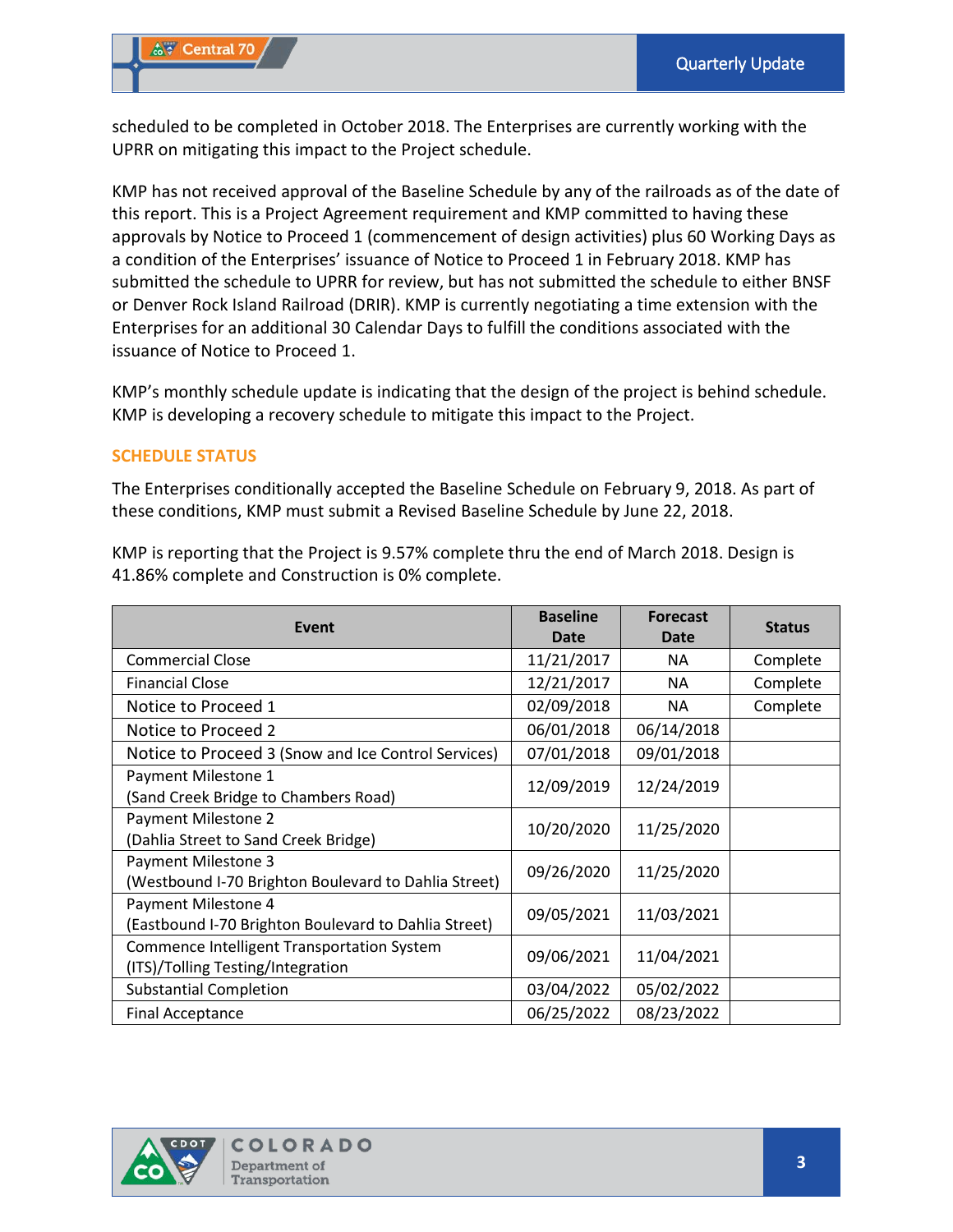# **BUDGET STATUS**

No changes to the project budget have occurred in the reporting period.

| <b>Enterprises Costs Estimate</b> | Amount                                |          |
|-----------------------------------|---------------------------------------|----------|
| <b>Environmental Phase</b>        |                                       | \$40.3M  |
| <b>Procurement Phase</b>          |                                       | \$80.8M  |
| Delivery Phase                    |                                       | \$56.8M  |
| Miscellaneous Enterprise Reserve  |                                       | \$10.2M  |
| <b>ROW Phase</b>                  |                                       | \$131.3M |
| <b>Utility Phase</b>              |                                       | \$41.7M  |
|                                   | <b>Enterprises Construction Total</b> | \$350.9M |

In addition to the funds listed in the table above, the Enterprises have established a contingency (funded by the Department and Colorado Bridge Enterprise) to cover additional costs due to Supervening Events and Change Orders during the construction phase of the Project. Per the Project Agreement, the Enterprises have the option of paying KMP for changes via a lump sum payment or by adjusting the annual availability payment. The current balance of this contingency fund is provided in the table below.

| Contingency                                                              | Amount  |
|--------------------------------------------------------------------------|---------|
| Enterprises Change Order/Supervening Event Initial Contingency           | \$43.3M |
| Executed Change Orders - Previous                                        | \$0M    |
| Executed Change Orders - Current Period                                  | \$0M    |
| Remaining Enterprises Change Order/Supervening Event Contingency Balance | \$43.3M |

# **CONTRACT CHANGE NOTICES**

As of March 31, 2018, the Enterprises have issued (8) Enterprise Change Notices, received (8) Developer Change Notices, issued (1) Directive Letter, received (3) Supervening Event Notices, received (1) Preliminary Supervening Event Submission, received (0) Detailed Supervening Event Submissions, and executed (8) Change Orders. The change orders executed to date have all been for minor revisions to the Project Agreement that have no schedule or cost impacts to the Project.

No claims have been filed by KMP against the Project and the Dispute Resolution Panel (DRP) has not been utilized. The DRPs members will be finalized in May 2018.

# **QUALITY ISSUES**

A summary of the Enterprises' quality oversight program of KMP is provided in the table below. The Enterprises conduct assessments of KMP's performance of project activities based on risk, with higher risk activities being evaluated on a more frequent basis. Conformances indicate that

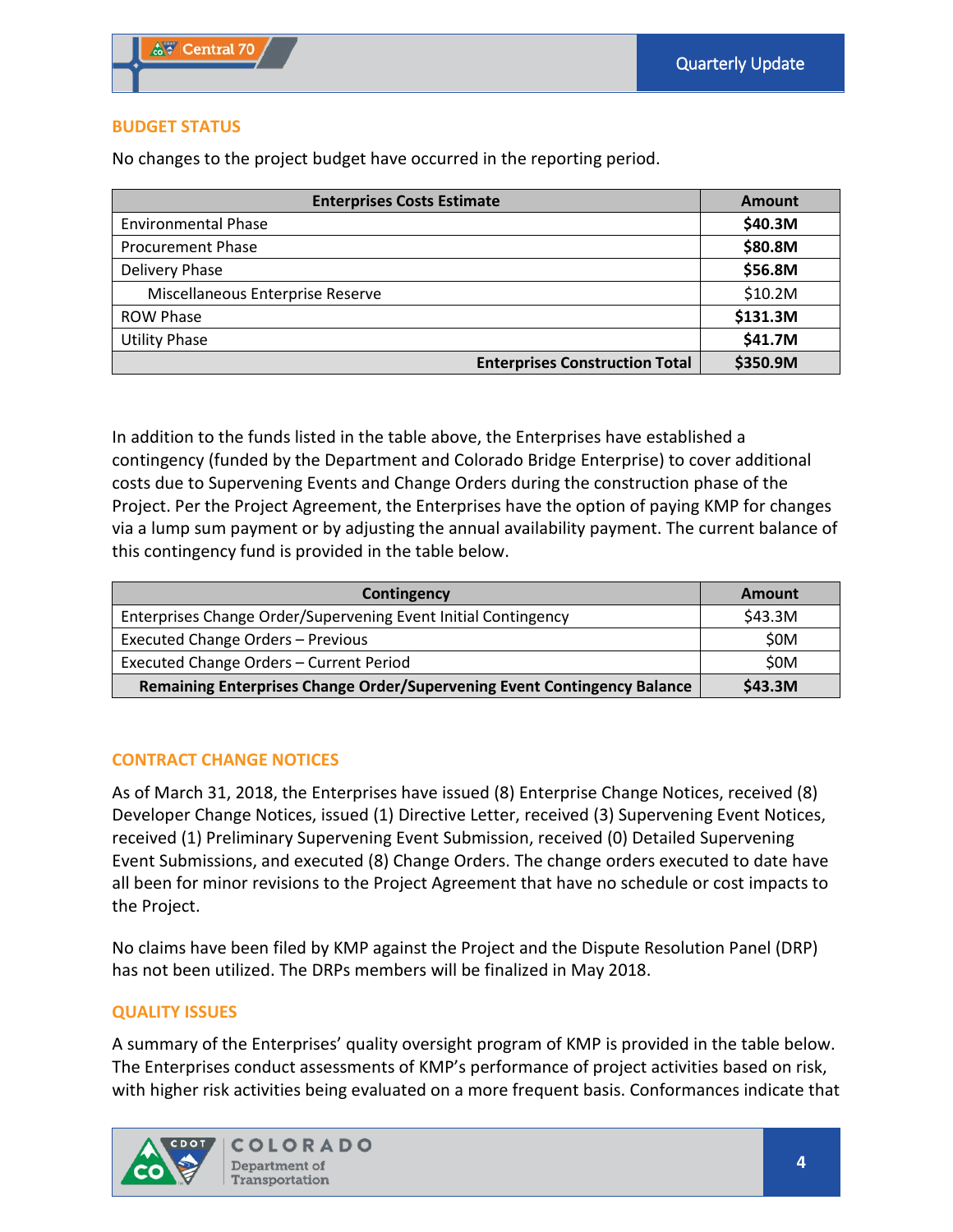KMP is fully compliant with the Project Agreement requirements, while nonconformances indicated that KMP's performance is not fully compliant with the Project Agreement and requires correction.

| <b>Month</b>  | <b>Conformances</b> | <b>Nonconformances</b> | Conformance<br>Percentage |
|---------------|---------------------|------------------------|---------------------------|
| January 2018  | 111                 | 55                     | 67%                       |
| February 2018 | 67                  | 14                     | 83%                       |
| March 2018    | 151                 | 81                     | 65%                       |

Audits conducted by the Enterprises in January consisted primarily of KMP management plan submittals required for Notice to Proceed 1. Audits conducted in February and March consisted of evaluation of KMP's implementation of management processes and design submittals. For March, the Enterprises and KMP both noted poor quality of 30% Design Plan and Management Plan packages submitted. KMP is implementing a Corrective Action Plan to attempt resolution of this issue.

KMP has not begun any construction activities except for some early field investigations and property demolition supporting the design development.

# **SAFETY ISSUES**

Field activities consisted of survey, potholing, geotechnical borings, and demolition. There was one vehicle incident involving KMP staff during the reporting period. KMP will provide accident information within the project limits starting with Notice to Proceed 2.

# **MAINTENANCE/TRAFFIC ISSUES**

No Maintenance/Traffic issues have been identified at this time. Only limited field activities supporting the project design are occurring (temporary lane closures for survey, potholing, and utility relocations).

# **CIVIL RIGHTS STATUS**

KMP's Small and Disadvantaged Business Participation Plan and its Workforce Development Plan were submitted at the end of January.

At the monthly civil rights meeting on February 15, it was brought to the Enterprises' attention that Kiewit may not have paid some of its subcontractors monthly, which is a possible violation of Section 17.5 of the Project Agreement. The Enterprises are conducting a process audit of invoices and payments to subcontractors to identify any non-conformances related to Section 17.5. In addition, the Enterprises have requested (and KMP has agreed) to make civil rights an official "task force" and to hold such task force meetings on a biweekly basis in order to increase coordination and early issue identification.